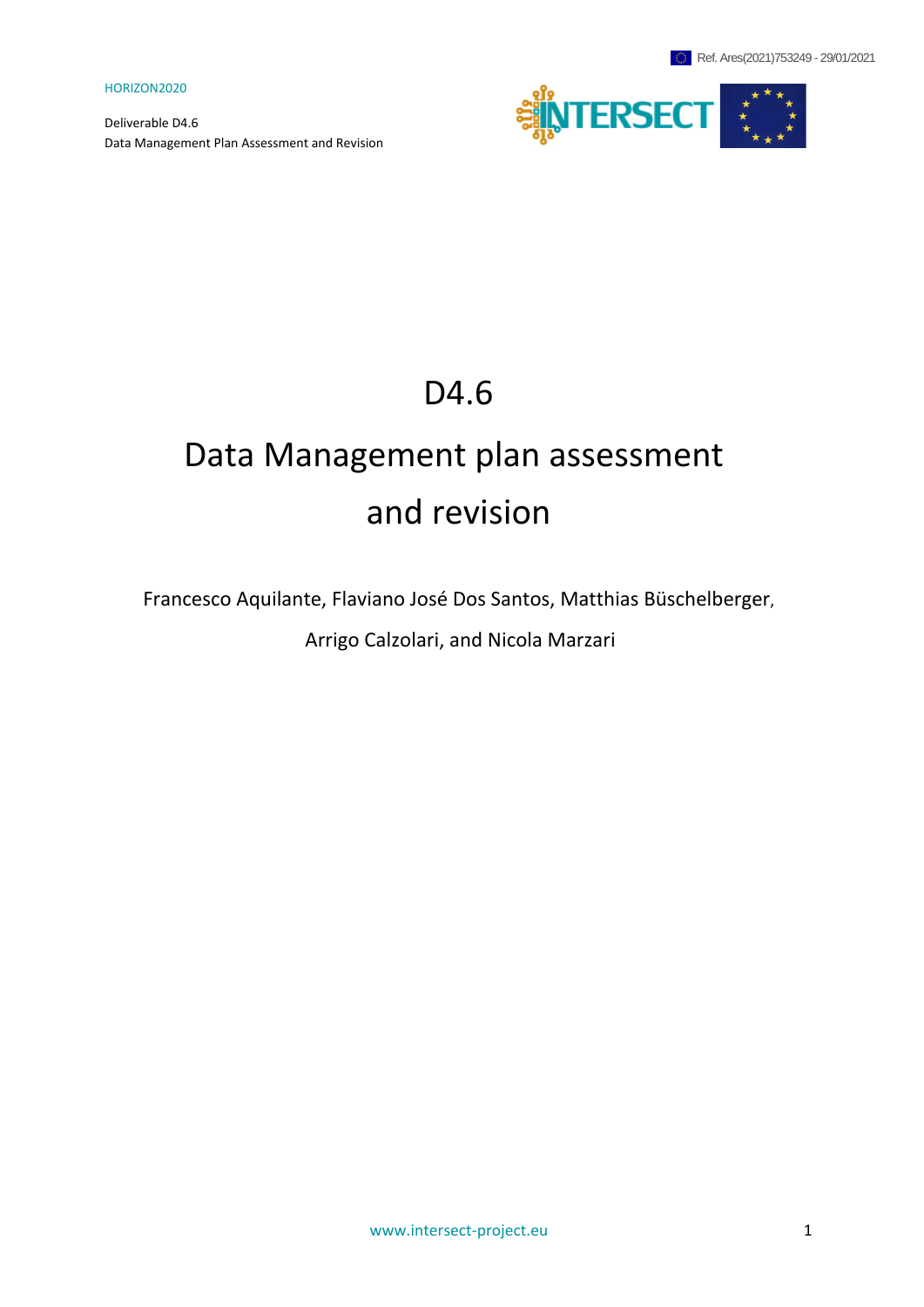Deliverable D4.6 Data Management Plan Assessment and Revision



# Document information

| <b>INTERSECT</b>                                                                                                                                                                                           |
|------------------------------------------------------------------------------------------------------------------------------------------------------------------------------------------------------------|
| Interoperable Material-to-Device simulation box for                                                                                                                                                        |
| disruptive electronics                                                                                                                                                                                     |
| Accelerating the uptake of materials modelling software                                                                                                                                                    |
| (IA)                                                                                                                                                                                                       |
| 814487                                                                                                                                                                                                     |
| 1st January 2019 (M1) / $31st$ January 2022 (M37)                                                                                                                                                          |
| www.intersect-project.eu                                                                                                                                                                                   |
| 29/01/2021                                                                                                                                                                                                 |
| D4.6                                                                                                                                                                                                       |
| CNR (participant number 1)                                                                                                                                                                                 |
| Contributing Consortium members: EPFL, CNR, FRA                                                                                                                                                            |
| 31/01/2021                                                                                                                                                                                                 |
| 29/01/2021                                                                                                                                                                                                 |
| PU - Public                                                                                                                                                                                                |
|                                                                                                                                                                                                            |
| Francesco Aquilante, Flaviano José Dos Santos, Matthias                                                                                                                                                    |
| Büschelberger, Arrigo Calzolari, and Nicola Marzari                                                                                                                                                        |
| F. Aquilante, et al. (2021): Data Management Plan<br>Assessment and Revision D4.6 of the H2020 project<br>INTERSECT (final version as of 29/01/2021). EC grant<br>agreement no: 814487, CNR, Modena, Italy |
|                                                                                                                                                                                                            |

## Disclaimer:

This document's contents are not intended to replace consultation of any applicable legal sources or the necessary advice of a legal expert, where appropriate. All information in this document is provided "as is" and no guarantee or warranty is given that the information is fit for any particular purpose. The user, therefore, uses the information at its sole risk and liability. For the avoidance of all doubts, the European Commission has no liability in respect of this document, which is merely representing the authors' view.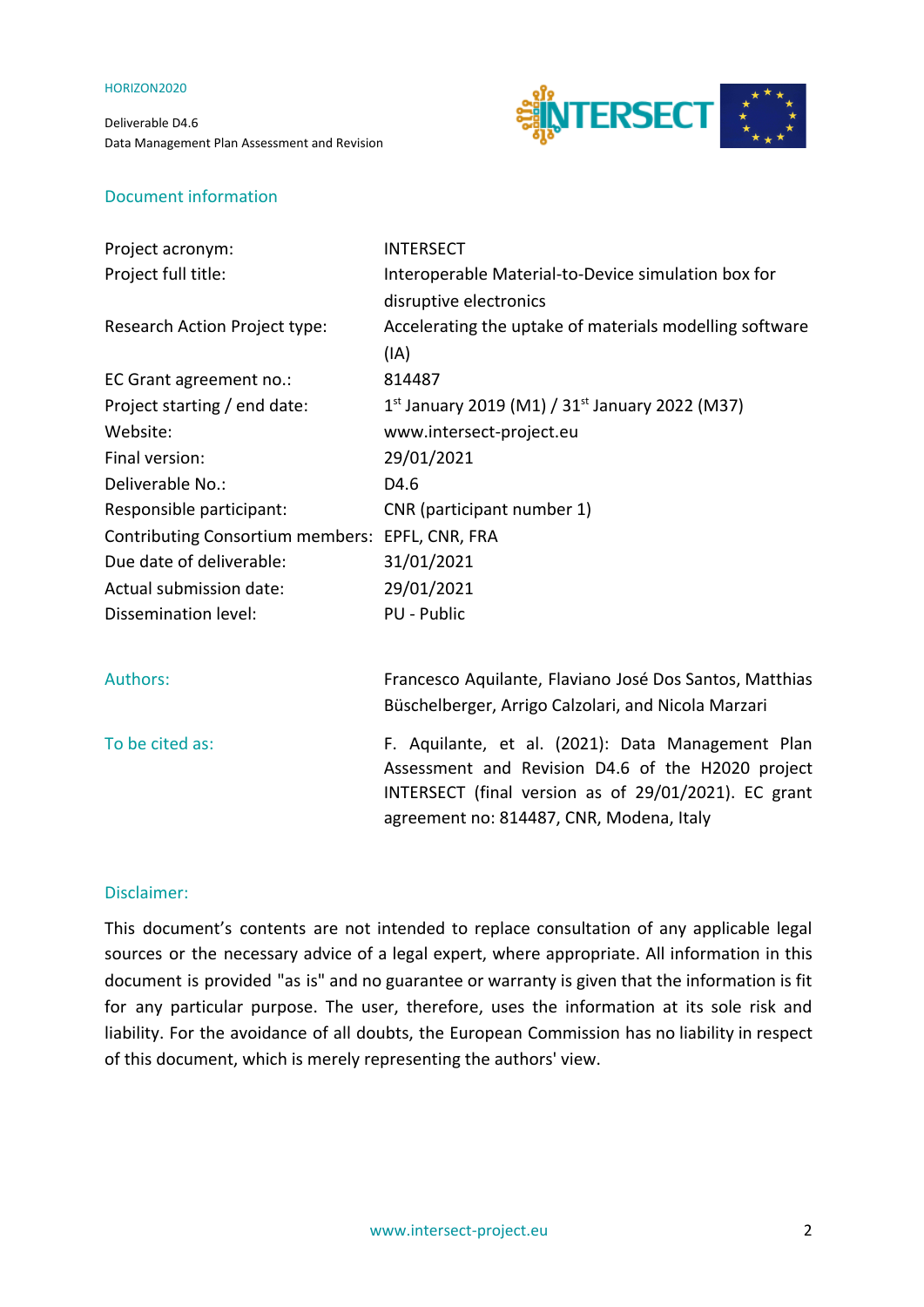

# **Versioning and Contribution History**

| Version | Date       | Modified by                      | <b>Modification reason</b>   |
|---------|------------|----------------------------------|------------------------------|
| v.01    | 05/01/2021 | Francesco Aquilante              | <b>First Version</b>         |
| v.02    | 18/01/2021 | Arrigo Calzolari                 | Revision                     |
| v.03    | 25/01/2021 | <b>Matthias</b><br>Büschelberger | Add contribution of SimPhoNy |
| V.04    | 27/01/2021 | Arrigo Calzolari                 | <b>Final Version</b>         |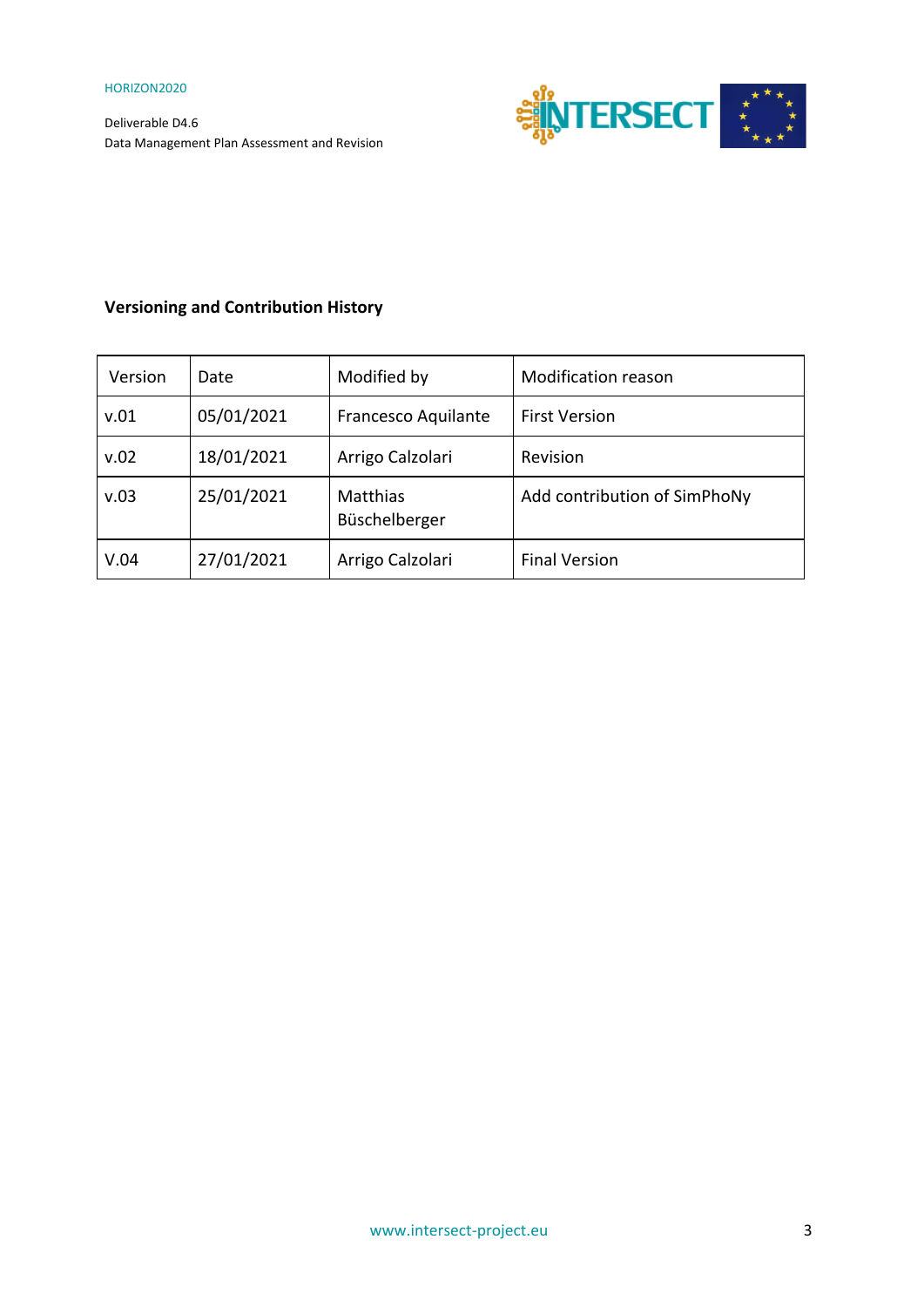

# **D4.6 Data Management plan assessment and revision**

| <b>Table of Contents</b>                              |    |  |
|-------------------------------------------------------|----|--|
| <b>Executive Summary</b>                              | 5  |  |
| 1. Introduction                                       | 6  |  |
| 1.1 About this document                               | 6  |  |
| 1.2 First data management plan                        | 6  |  |
| 2. Integration to external databases                  | 7  |  |
| 2.1 AIIDA-OPTIMADE REST API                           | 8  |  |
| 3. Update due to the contribution of SimPhoNy to IM2D | 11 |  |
| 3.1 Data format, data source and data type            | 12 |  |
| 3.2 Data managing and data storing                    | 12 |  |
| 3.3 Data sharing and access                           | 13 |  |
| 4. Security measures for data and code resources      | 13 |  |
| <b>Conclusion</b>                                     | 14 |  |
| <b>References</b>                                     |    |  |
| <b>ACRONYMS</b>                                       |    |  |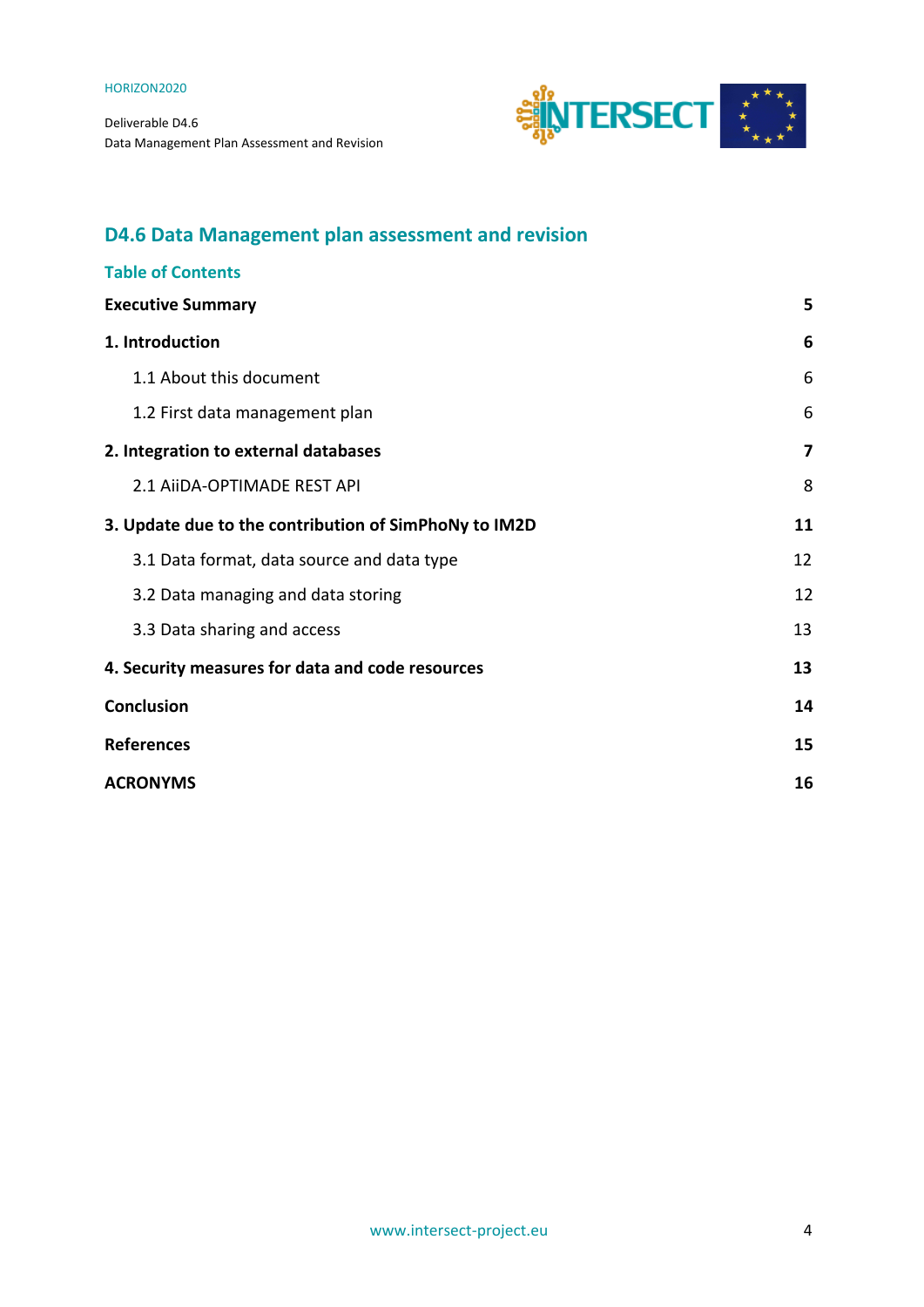Deliverable D4.6 Data Management Plan Assessment and Revision



## <span id="page-4-0"></span>**Executive Summary**

INTERSECT [1] is conceived to provide new instruments and services to the community of materials and device modeling in the form of data, codes, expertise and interoperable solutions for the development of disruptive electronics. To this end, INTERSECT aims at establishing a high-level informatics infrastructure to manage the data produced by the *Interoperable Materials-To-Device* (IM2D) simulation box through the interconnection of three main engine codes: *Quantum ESPRESS*O (QE) [2] and SIESTATM [3], both being software tools for quantum mechanical modeling of materials, and Ginestra<sup>TM</sup> [4], for atomistic and continuum modeling of electronic devices. IM2D combines these tools to achieve a predictive level of accuracy for the performance of the actual device from first-principles quantum mechanical simulations. The AiiDA [5] and SimPhoNy [6] softwares are at the core of such *interoperability Hub* (iHub). The former is a Python infrastructure supporting different codes through plugins for automated design and implementation of complex workflows and task tracking, while capable to store the full provenance of each object in a tailored database. The latter is a Python-framework offering semantic interoperability to third party tools, such as simulation-, data-storage- and data-transformation-backends. Ontology domains in common *Resource Description Framework* (RDF)-formats can be installed in the core component (*osp-core*), so that their entities can be instantiated on a script-basis, interconnected among each other and deliver information to syntactic data structures through osp-wrappers. The connection to public repositories and to a repository of repositories (a catalogue) is handled by a gateway to the *Application Programming Interface* (API) known as OPTIMADE [7], briefly described in the present deliverable.

Within this multilevel computational framework, data and data pipeline are of paramount relevance. Most relevant definitions, formats and data schema implemented within the INTERSECT project have been described in the First Data Management Plan (FDMP), Deliverable D4.2, submitted at M7 (July 2019). The present deliverable focuses on updates and new implementations not included in the first report. In the following, we first describe the aspects related to the access of data from public repositories by means of the OPTIMADE API gateway-client though AiiDA. Furthermore, the details of interfacing SimPhoNy and Ginestra™ have been worked out more in detail in order to semantically enrich the IM2D toolbox. By differentiating the workflow parameters into multiple degrees of difficulty, the intersection will also provide features for upscaling the Ginestra™- Graphical User Interface (GUI) in terms of higher flexibility and usability for operators with varying scientific background. Finally, we briefly describe the recent actions adopted to assure the security of data and code sources in the development of the IM2D code.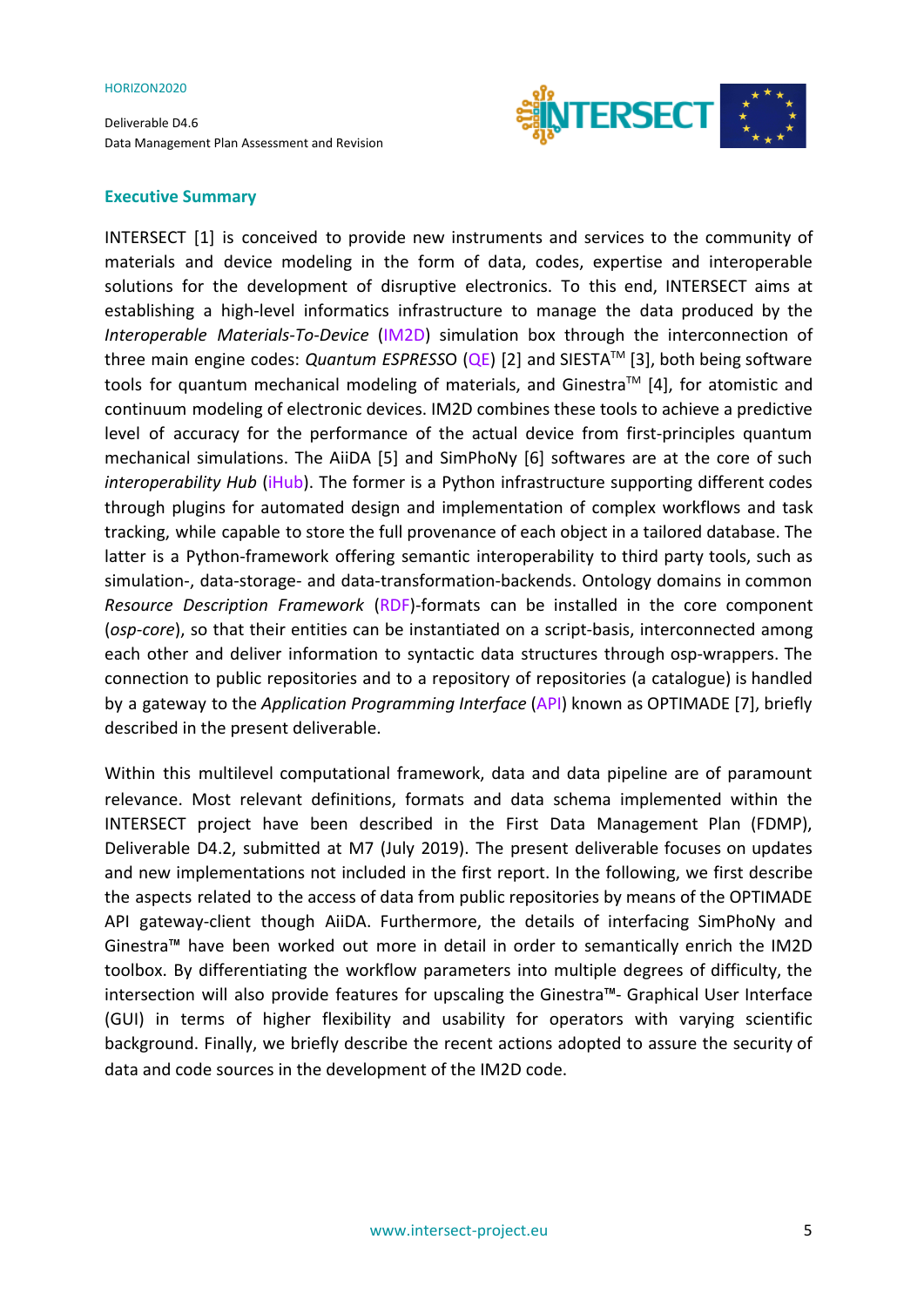Deliverable D4.6 Data Management Plan Assessment and Revision



# <span id="page-5-0"></span>**1. Introduction**

# <span id="page-5-1"></span>**1.1 About this document**

This document represents the deliverable D4.6 of the INTERSECT project, and it is part of the activity of WP4, under Task 4.1. The content of this document is intended to complement D4.2, where data management within the INTERSECT project was described. No relevant Task deviations from the original DoA plan are to be mentioned.

# <span id="page-5-2"></span>**1.2 First data management plan**

The FDMP describes the format and the scale of the data generated/used by the IM2D and its interconnection with external data repositories, the methodologies for data collections, the data quality and standards of curated metadata, and data preservation strategies. Particular attention has been dedicated to data security and confidentiality as well as to data sharing and access. Results of IM2D may be shared either with collaborators or the public at large via **materialscloud** [8], an Open Science Platform managed by EPFL and designed to enable seamless sharing of resources in computational materials science. Confidentiality solutions have also been planned, in order to allow industrial users and consultants to keep their sensitive data privately stored within their company firewalls.

These definitions and data organization have not changed since publication of FDMP and are still the basis of the project data management. We summarize in the following the main aspects of the original plan:

# **Data type, format and standards**

- Materials and device cycles (simulation hub) generate, respectively, **materials and device data type**. Input crystalline coordinates from *Crystallography Open Database* (COD) and *Theoretical Crystallography Open Database* (TCOD);
- Input and output files (**raw data**) stored as text or (XML) format;
- Full provenance of each data object (inputs, outputs, calculations) is automatically stored in a database (materialscloud), in a format that enables the simulation results to be fully reproduced;
- **PostgreSQL** open-source relational database is used to store our metadata with formats which contain data in dictionary format, exportable to plain *JavaScript Object Notation* (JSON);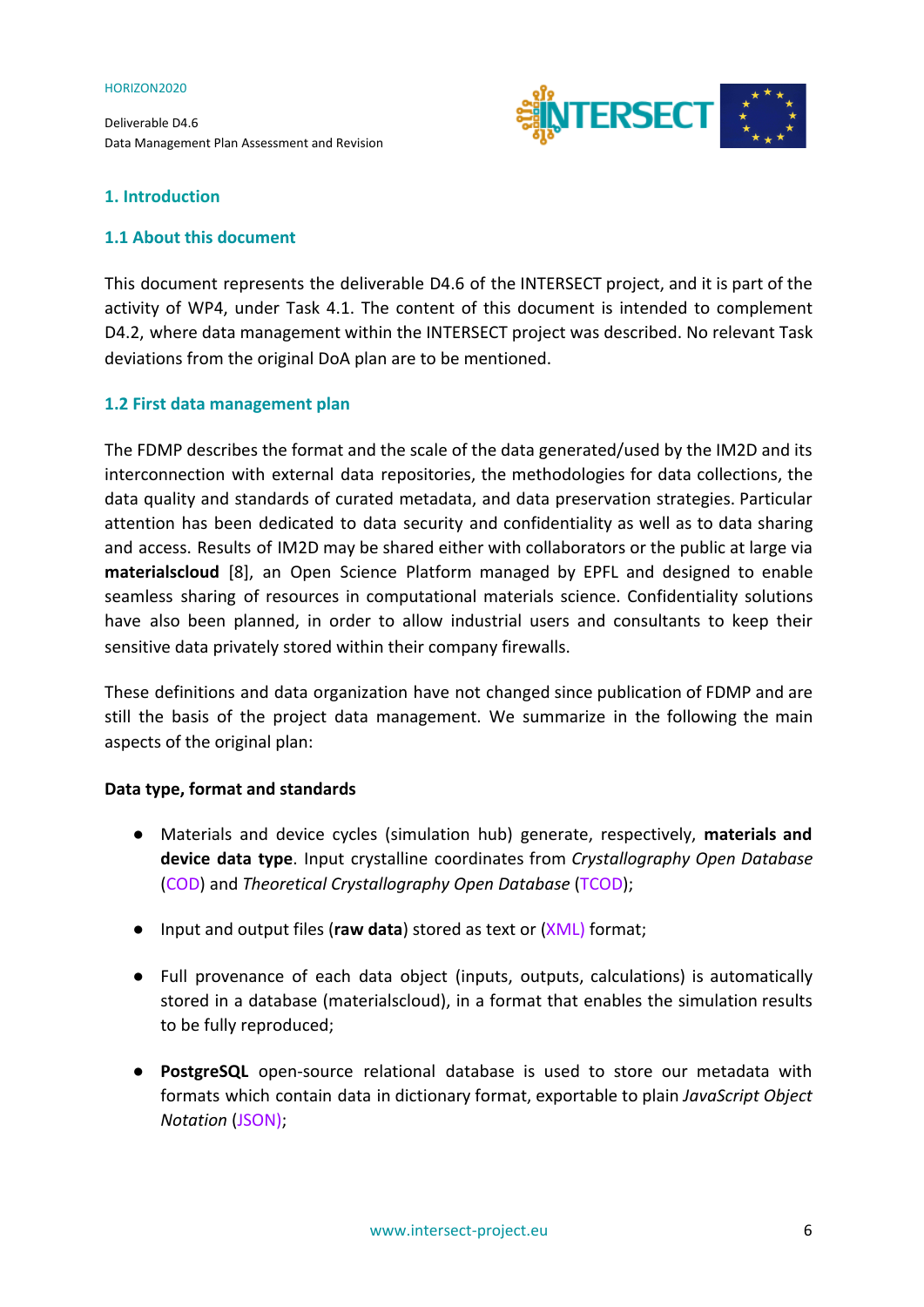

- Full provenance of all calculations is preserved in the form of a Directed Acyclic Graph (DAG), managed by the AiiDA infrastructure, by using *Universal Unique IDentifier* (UUID) for each node.
- Semantic upscaled data (i.e., metadata and schema based on semantics) are organized in *Common Universal Unified Data Structures* (CUDS) and managed by SimPhoNy, an instantiation of Python-classes representing entities of imported ontologies in an *Integrated Development Environment* (IDE).

# **Governance of access**

- Research data produced within the project will be made public, findable, accessible, interoperable and reusable (FAIR);
- **No obligation** by project partners or other external users to share their own data or make them public beyond this project;
- IM2D users have the option to **download entire AiiDA databases** for importing and reusing in their personal AiiDA instances;
- Industrial users may **decide to protect their data** for exploitation and commercialization purposes by storing data in the proprietary database section of the data hub of IM2D.

The rest of this document focuses on the new aspects not included in the FDMP.

# <span id="page-6-0"></span>**2. Integration to external databases**

The possibility to access (retrieve and populate) public databases for materials modeling is central to the scope of the INTERSECT project and is a part of the realization of the *data hub*, which constitutes the IM2D infrastructure. The interaction with databases and repositories is twofold: structural and electronic properties of functional materials can be retrieved as input to be used by the computational tools in both materials and device cycles (*simulation hub*), or vice versa, the output resulting from Density Functional Theory (DFT) simulations can populate the databases for exploitation from third parties. In both cases, the data flow to/from databases requires a well established format and schema, managed by the AiiDA infrastructure in the present case.

In particular, we considered the integration of IM2D with the OPTIMADE database and repository system. OPTIMADE (Open Databases Integration for Materials Design) is an **open database** consortium which aims (cit.) "(...) to make materials databases interoperational by developing a common (*Representational State Transfer*) REST API". The OPTIMADE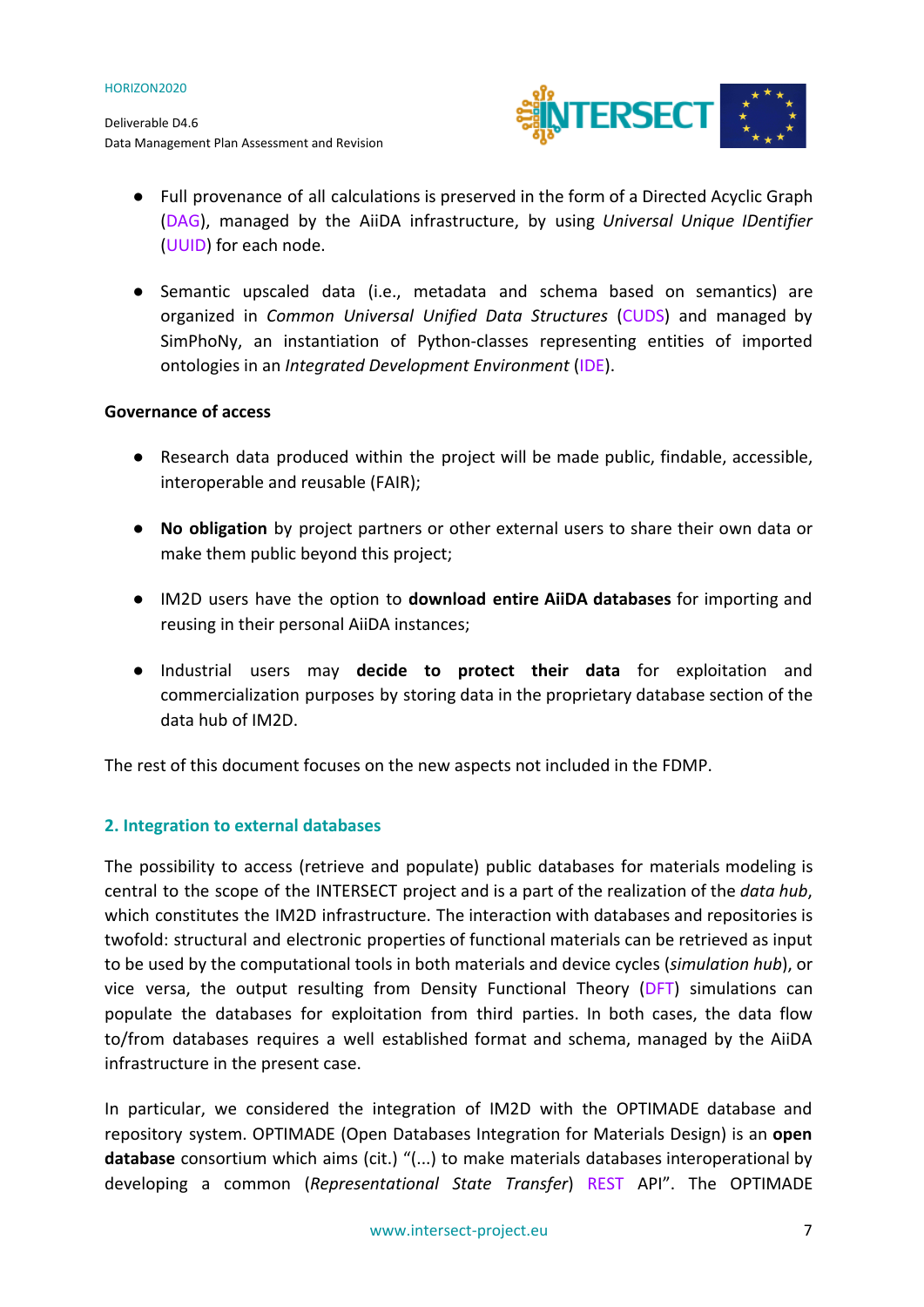Deliverable D4.6 Data Management Plan Assessment and Revision



consortium collects the most relevant worldwide materials databases (e.g., AFLOW, COD, Materials Cloud, The Materials Project, NoMaD), generated by massive high throughput computer simulations. Interoperability among data and databases is pursued by means of a few semantic assets, which include among the others the *Crystallographic Information Framework* (CIF) dictionary, the Pauling vocabulary, and *European Materials Modelling Ontology* (EMMO), that have been exploited as the common semantic ground for the IM2D implementation (see WP1 activity and D1.1, D1.3, D1.4). Automatic procedures to import COD and/or CIF structures into Ginestra<sup>™</sup>, through AiiDA are discussed in detail in D2.4 (M25).

# <span id="page-7-0"></span>**2.1 AiiDA-OPTIMADE REST API**

The integration between IM2D and OPTIMADE has been addressed and accomplished by using the OPTIMADE API gateway, compliant with the JSON API 1.0 specification. This solution allows AiiDA to communicate with the existing databases. The actual access via AiiDA to the OPTIMADE gateway is achieved through a stand-alone tool, namely **aiida-optimade,** freely available at <https://github.com/aiidateam/aiida-optimade> and integrated within AiiDA as StructureData nodes importer, in compliance with the REST API technology. AiiDA-optimade fulfills the OPTIMADE specification about the allowed data types, the general API requirements and conventions, the response formats, the API endpoints and filters, and the entry lists. The complete description of OPTIMADE specifications can be found at [www.optimade.org/optimade](http://www.optimade.org/optimade). The aiida-optimade server is based on the test server "template" used in the [optimade-python-tools](https://github.com/Materials-Consortia/optimade-python-tools) package. The filter grammar and parser and [pydantic](https://pydantic-docs.helpmanual.io/) models from optimade-python-tools are directly used in the present implementation.

Screenshots for its use in connection with QE are shown in Fig. 1: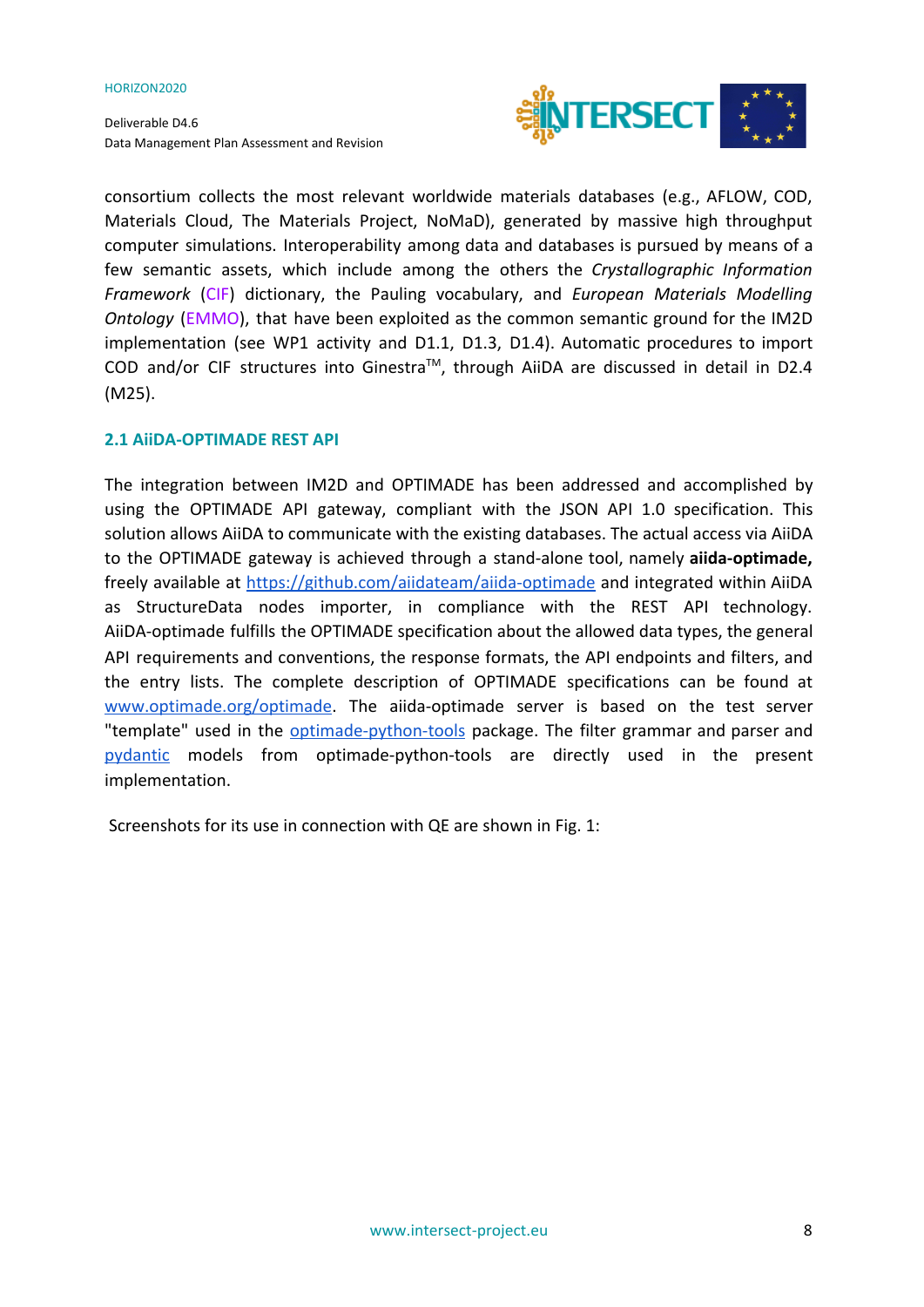## Deliverable D4.6 Data Management Plan Assessment and Revision



|                                                                                                         | optimade_structure_7487.in - Notesblok                                                                                                     |
|---------------------------------------------------------------------------------------------------------|--------------------------------------------------------------------------------------------------------------------------------------------|
|                                                                                                         | Fler Rediger Formater Vis Hjælp                                                                                                            |
|                                                                                                         | <b>&amp;CONTROL</b>                                                                                                                        |
|                                                                                                         | <b>&amp;SYSTEM</b>                                                                                                                         |
|                                                                                                         | $-2$<br>ntyp                                                                                                                               |
|                                                                                                         | $-7$<br>nat                                                                                                                                |
|                                                                                                         | $-0$<br>ibray                                                                                                                              |
|                                                                                                         | <b>&amp;ELECTRONS</b>                                                                                                                      |
|                                                                                                         | <b>&amp;TONS</b>                                                                                                                           |
| Select a structure from one of the following sources and then click "Confirm" to go to the next step.   |                                                                                                                                            |
| AIDA database OPTIMADE<br>SMLES<br>From Examples<br>000<br>From compaler                                | &CELL                                                                                                                                      |
| $\checkmark$<br>Materials Cloud<br>v<br>Three-dimensional orystals database                             |                                                                                                                                            |
| (Showing 1-5 of 5 results > >                                                                           | ATOMIC SPECIES                                                                                                                             |
| Apply filters<br>Basto                                                                                  | HF 178.49 Hf dunmy, UPF                                                                                                                    |
| Chemistry                                                                                               | 0 15.9994 0_dumny.UPF                                                                                                                      |
| e.g., ps20j2 Na<br><b>Chemical Formula</b>                                                              | K POINTS gamma                                                                                                                             |
| Hf G<br>Elements                                                                                        |                                                                                                                                            |
| Number of Elements<br>$2 - 2$                                                                           | CELL_PARAMETERS angstrom                                                                                                                   |
| Cell                                                                                                    | 2.77961590509810 1.60481199105110 5.11963394896870<br>0.00000000000000 1.60481199105110 5.11963394896870                                   |
| 0: Molecule, D: Blulk, (Not supported: 1: Wire, 2: Planar)<br>Dimensions<br>Number of Sites<br>$2 - 23$ | 0.00000000000000 0.00000000000000 5.11963394896870                                                                                         |
|                                                                                                         |                                                                                                                                            |
| Provider specific<br>Provider ID<br>NB! Will take precedence                                            | ATOMIC_POSITIONS angstrom<br>HF 0.000000000 3.2158795934 1.3269293735                                                                      |
|                                                                                                         | HF 1.8568897994 0.0059077281 3.7927045754                                                                                                  |
| Results                                                                                                 | HF 4.6256706679 1.6051598743 3.7927045754                                                                                                  |
| H160 (kd=7487)<br>$\checkmark$                                                                          | HF 1.8562872480 3.2033683708 3.7927845754                                                                                                  |
| « (Showing 1 of 1 moults ⇒ »                                                                            | HF 0.9227261057 1.5989042630 1.3269293735<br>HF 3.7131770474 0.0000000000 1.3269293735                                                     |
| Арреагатов<br>Selection<br>Download                                                                     |                                                                                                                                            |
| Download as file:                                                                                       |                                                                                                                                            |
| Download<br>File format: cit<br>v<br>Create a screenshot:                                               |                                                                                                                                            |
|                                                                                                         |                                                                                                                                            |
|                                                                                                         |                                                                                                                                            |
| <b>AiiDA Lab application registry</b>                                                                   |                                                                                                                                            |
|                                                                                                         |                                                                                                                                            |
| [View on GitHub/register your app]                                                                      |                                                                                                                                            |
|                                                                                                         |                                                                                                                                            |
|                                                                                                         |                                                                                                                                            |
| < Go back to the app summary                                                                            |                                                                                                                                            |
|                                                                                                         |                                                                                                                                            |
|                                                                                                         |                                                                                                                                            |
| <b>OPTIMADE Client</b>                                                                                  |                                                                                                                                            |
| <b>Utilities</b>                                                                                        |                                                                                                                                            |
|                                                                                                         |                                                                                                                                            |
|                                                                                                         |                                                                                                                                            |
|                                                                                                         |                                                                                                                                            |
| <b>General information</b>                                                                              |                                                                                                                                            |
| Source code: Go to the app source code                                                                  |                                                                                                                                            |
| App homepage: Go to app homepage                                                                        |                                                                                                                                            |
| Documentation: Documentation not provided by the app author                                             |                                                                                                                                            |
|                                                                                                         |                                                                                                                                            |
| <b>Detailed information</b>                                                                             |                                                                                                                                            |
| Author(s): Casper Welzel Andersen                                                                       |                                                                                                                                            |
|                                                                                                         | Short description: Query for and import structures from OPTIMADE providers (COD, Materials Cloud, NoMaD, Materials Project, OQMD, and more |
| ).                                                                                                      |                                                                                                                                            |
| Package name (for pip): aiidalab-aiidalab-optimade                                                      |                                                                                                                                            |
| Most recent version: 1.2.3                                                                              |                                                                                                                                            |
|                                                                                                         |                                                                                                                                            |
|                                                                                                         |                                                                                                                                            |
| Figure 1 OPTIMADE connection with QE.                                                                   |                                                                                                                                            |

A web application of the OPTIMADE client is also available on the Materials Cloud at materialscloud.org/optimadeclient. The aiida-optimade client allows to browse and search materials data from several providers (e.g., materialscloud, AFLOW, open materials database, etc), and databases (e.g., standard pseudopotentials, 2d structures, 3D crystal database, etc), simply inserting the chemical formula and/or the crystallographic specification of the desired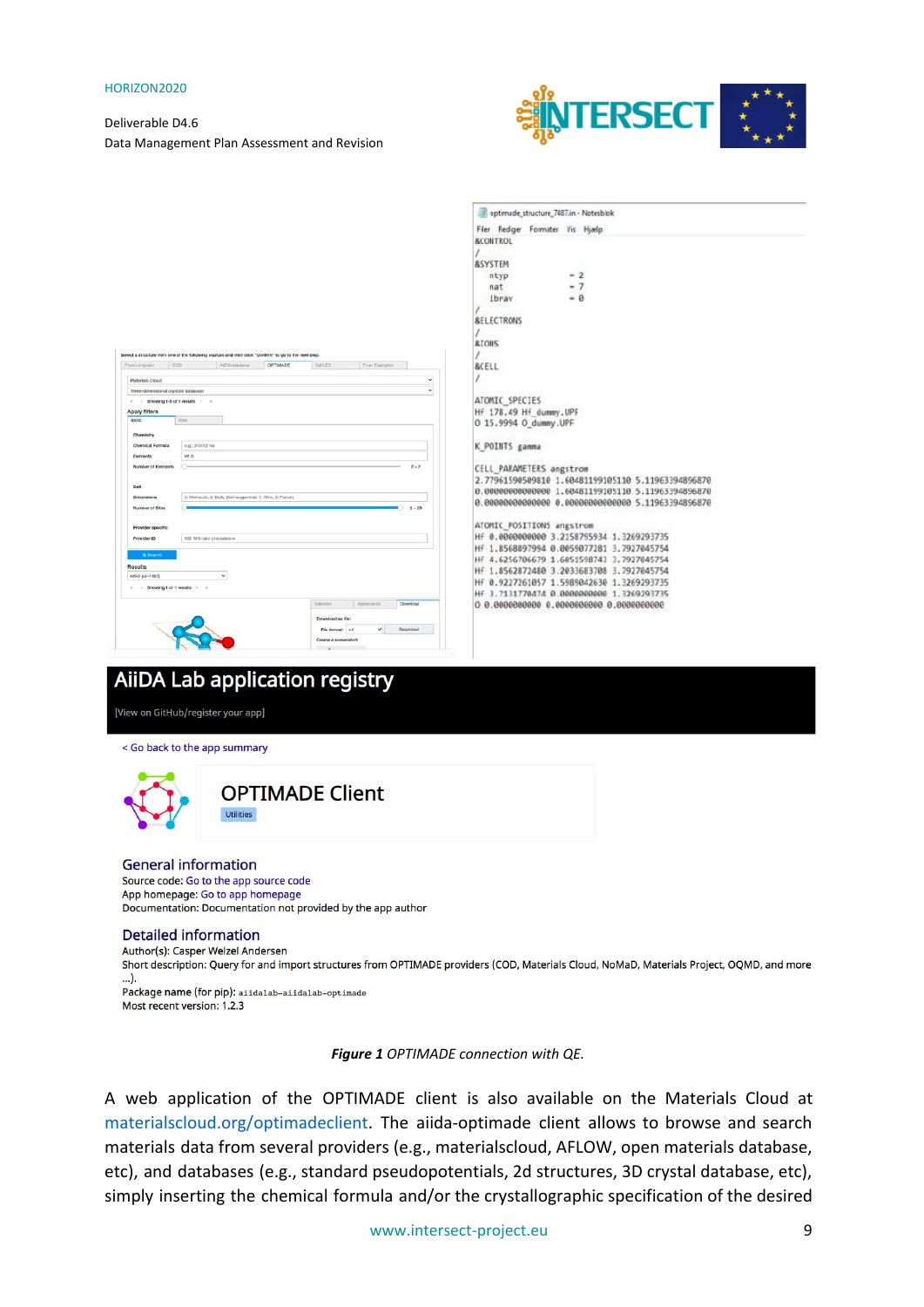Deliverable D4.6 Data Management Plan Assessment and Revision



system.

Screenshots from this client application tool are here displayed in Figs. 2 and 3:



*Figure 2 OPTIMADE client application tool.*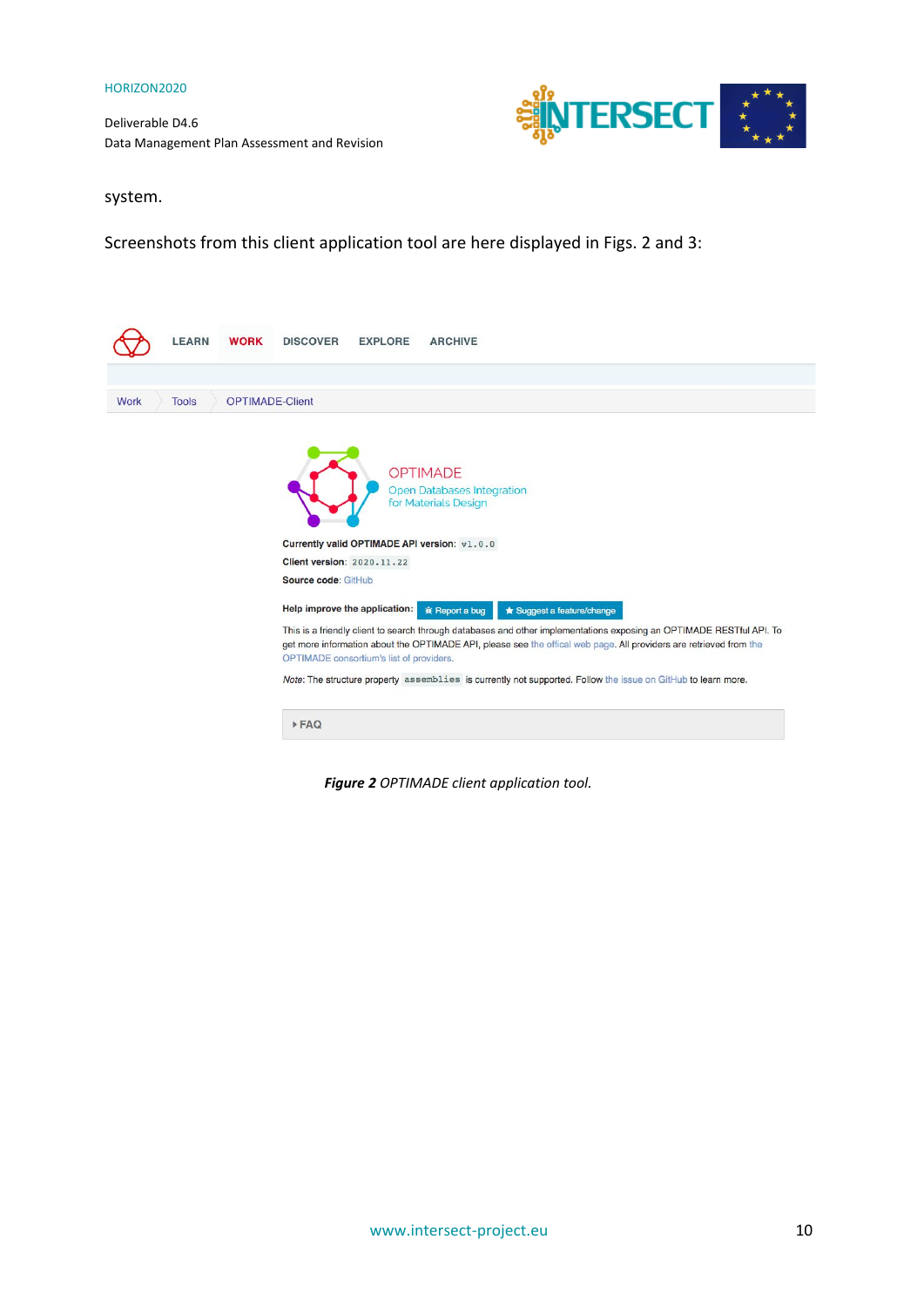Deliverable D4.6 Data Management Plan Assessment and Revision





*Figure 3 OPTIMADE client application tool.*

# <span id="page-10-0"></span>**3. Update due to the contribution of SimPhoNy to IM2D**

SimPhoNy uses the existing entry-points of the AiiDA-REST-services for the DFT calculations and maps the parameters from the syntactic workflows executed by AiiDA and Ginestra™ to the ontologies developed to the guidelines of the EMMO in this project. This enhances the meaning of the quantitative parameters in the context of coherent semantic data structures which are finally representing the knowledge gained from the workflows in terms of physical quantities, physical dimensions, SI-units, user-experience levels, granularity level of the models, details of the data flow, material types, defect structures of the crystal structure, etc.

Ultimately, this has the potential to contribute to the capabilities of the semantic web which is currently supported by associated projects of the EMMC (MarketPlace, OntoTrans, etc.). The goal of the collaboration with these projects would increase the findability of the simulation tool box, usability over different types of *persona* with different scientific backgrounds, and interoperability for the most relevant tools developed within those projects [*Open Translation Environment* (OTE), *Formulations And Computational Engineering* (FORCE)-*Business Decision Support System* (BDSS), etc.].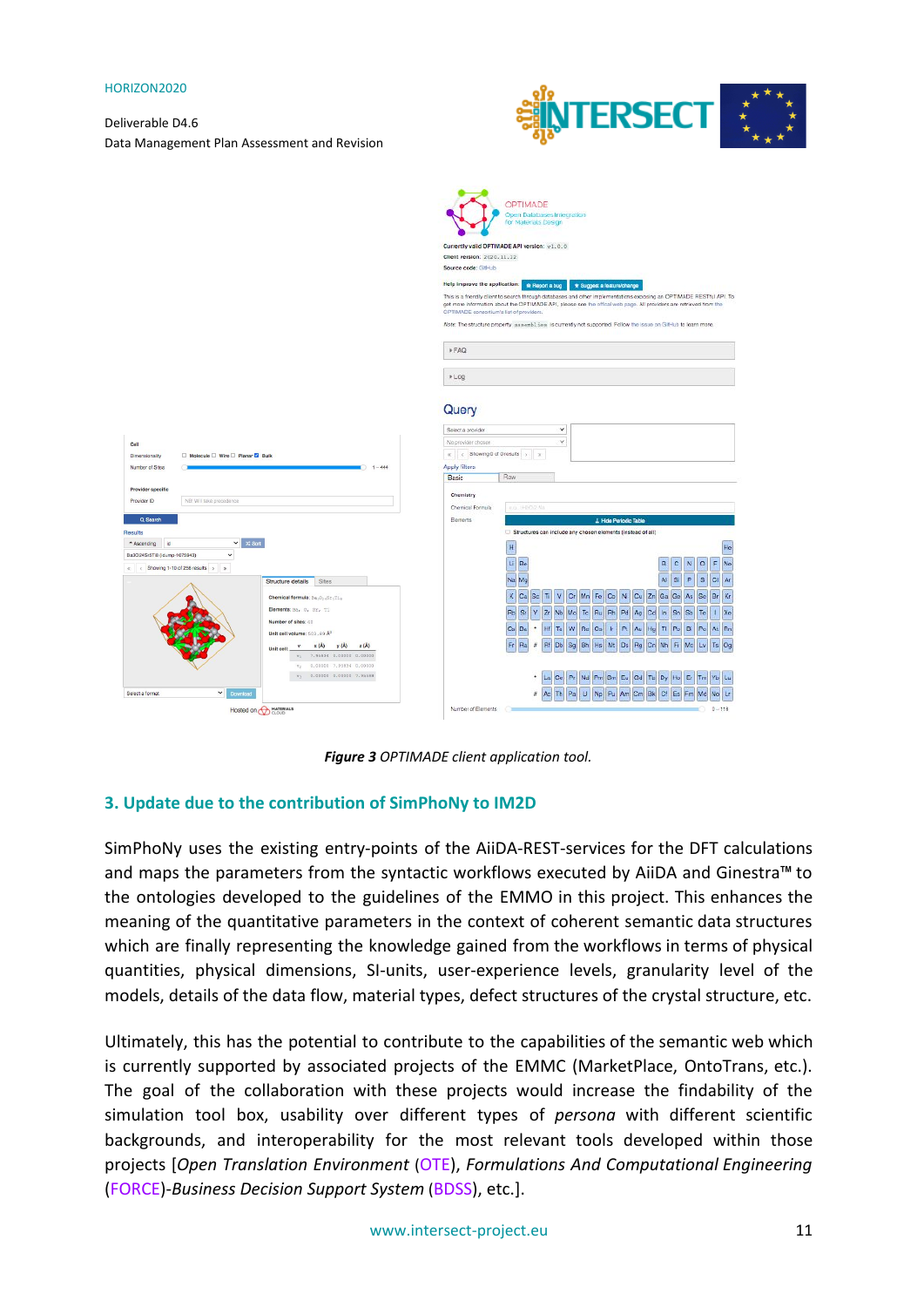Deliverable D4.6 Data Management Plan Assessment and Revision



In INTERSECT, the CUDS are upscaled to support the entire workflow relevant to synaptic electronics, including device modelling. Furthermore, CUDS play a central role for the semantic interoperability to other simulation wrappers planned to be hosted in the framework the MarketPlace project [9].

# <span id="page-11-0"></span>**3.1 Data format, data source and data type**

According to the reorganization of the contribution of SimPhoNy, the data structures incoming from AiiDA and Ginestra™-computations (like mentioned in the FDMP - chapter 3) is semantically enriched without acquiring additional data, except the introduced *class hierarchy* formalized in the ontology. Basic concepts for assertion of new subclasses and individuals will be taken from the entities available in the official EMMO-GitHub DT-NMBP-09 branch , which has its origin from the version 1.0.0-beta EMMO.

The entities formalized for the data model in the ontologies will be written in a conventional RDF-format, like *Ontology Web Language* (OWL), Terse RDF Triple Language(TTL) or RDF, since this delivers the potential to read, edit and query the conceptualization in common GUI-based applications for semantic web technologies, like e.g. Protégé.

Eventually, the formalized ontologies will also hold quantities of default values for chosen high-level workflow parameters. In correlation to the requirements for each persona from D1.1 (report on use cases), those parameters might be further formalized into differentiated accuracy levels. The details of these conceptualizations will be further discussed with the stakeholding partners in the upcoming months.

The semantic information possessed by the ontology will be interoperable with the AiiDA and Ginestra™ syntactic data structures. This means that the ontologized workflow with its quantitative properties will be transformed from CUDS into the JSON-format used by AiiDA, and vice versa by implementing an osp-wrapper. The interoperability between SimPhoNy and Ginestra™ is under discussion with our partners. For further information, please see D1.4 (semantic interoperability for coupling and linking).

# <span id="page-11-1"></span>**3.2 Data managing and data storing**

SimPhoNy provides to store the metadata of a workflow in a hierarchical data structure based on ontologies. The individuals (CUDS) created from the ontology-classes can be seamlessly stored in common third-party triplestore software for each workflow. SimPhoNy uses a dockerized version of an Allegrograph-backend available on Dockerhub [10] in order to store the semantic data in its fundamental triplets (subject, property, object) locally on the EPFL server. The Docker-Allegrograph supports a GUI-frontend, which supports *SPARQL Protocol And RDF Query Language* (SPARQL)-querying and interactive data visualisation.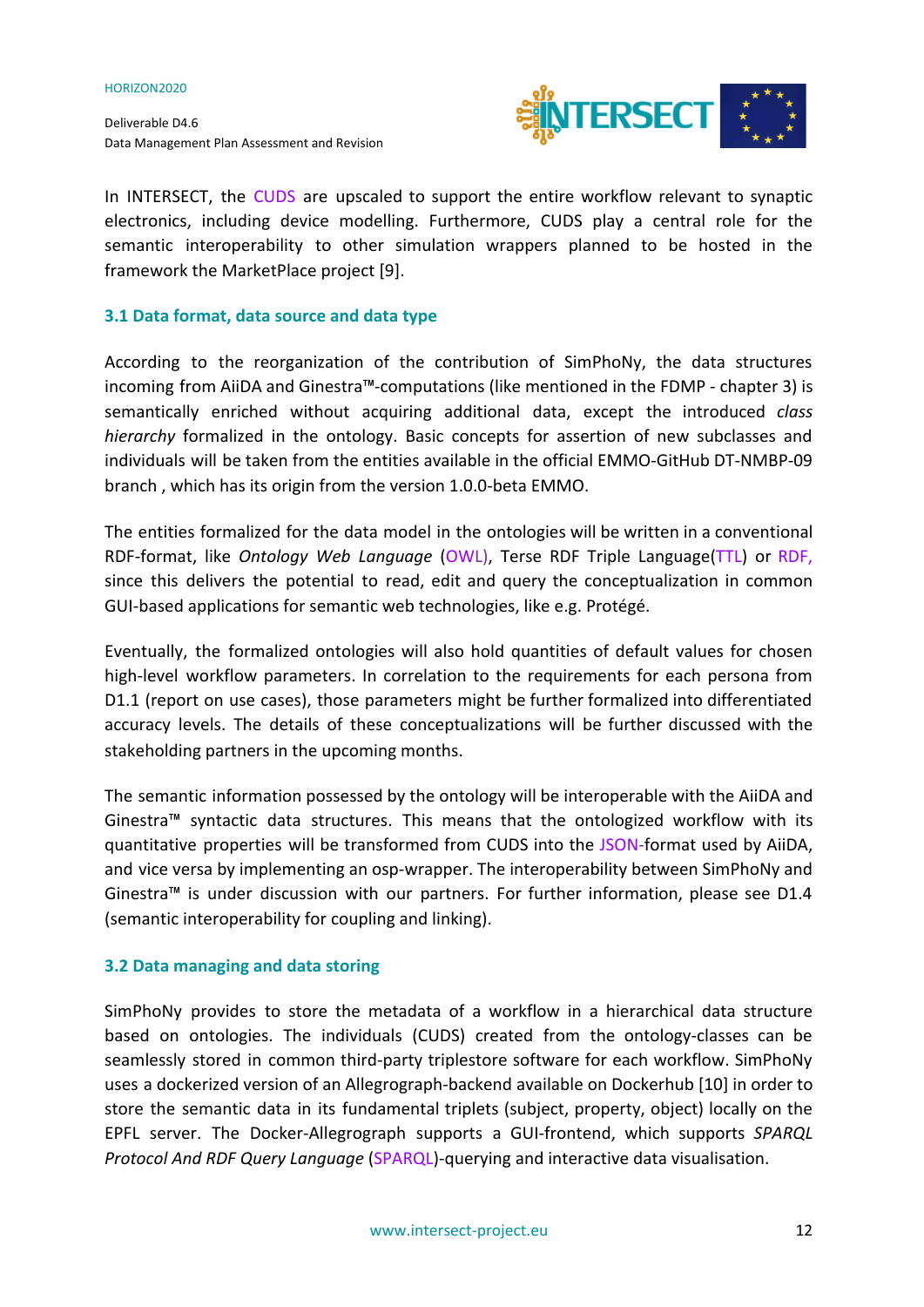Deliverable D4.6 Data Management Plan Assessment and Revision



The stored metadata shall represent the most important results in order to reproduce the applied techniques of the workflows. This includes, e.g., simulation in- and outputs of quantitative properties with SI-units and physical dimension, chemical formula of material, user-role and expert level, type and version of simulation software used, and representation of simulation entities from AiiDA and Ginestra™ in correlation of real-world objects.

One important concept in the semantic framework is the introduction of *expert levels*, representing the user knowledge-background, which has an individual persona-profile as identified in WP1. In parallel, SimPhoNy shall recognize and store more advanced simulation-parameters of the workflow which are actually hidden to more inexperienced users but can be made accessible and adjustable in the GUI of Ginestra™ to more experienced users and persona. This enhances the usability and reproducibility of the workflows and simulations for different user-types without losing crucial information on the data generation. More detailed information about these *knowledge levels* are treated in D1.1 (report on use cases), D1.3 (report on developed ontologies), and D1.4 (report on high level requirements).

Overall, the parallel storage of workflow-data in AiiDA PostgreSQL-backend and the Allegrograph-triplestore of SimPhoNy shall complement each other. Furthermore, this may enhance the simulation toolbox serviceability for web-technologies users and non-users of semantic, web-technologies due to the availability of syntactic and semantic data synchronously.

# <span id="page-12-0"></span>**3.3 Data sharing and access**

In connection to the MarketPlace project, scientific users from different industrial backgrounds in the European materials modelling community may have the potential to access data without the need to be familiar with the details of computational efforts and handling of simulations or workflows. This may give the chance to reuse generated material-data for individual production and industry demands.

Data sources and simulation tools can also be referenced, registered, and accessed in the MarketPlace by the means of ontology-driven findability for the European materials modelling community.

The details for the deployment will be further treated and discussed in D1.5 (setup and GUI).

# <span id="page-12-1"></span>**4. Security measures for data and code resources**

The joint on-cloud implementation of codes and workflows among partners has required to set up specific "security measures" in order to assure the protection and the confidentiality against external attacks, incidents or leakage.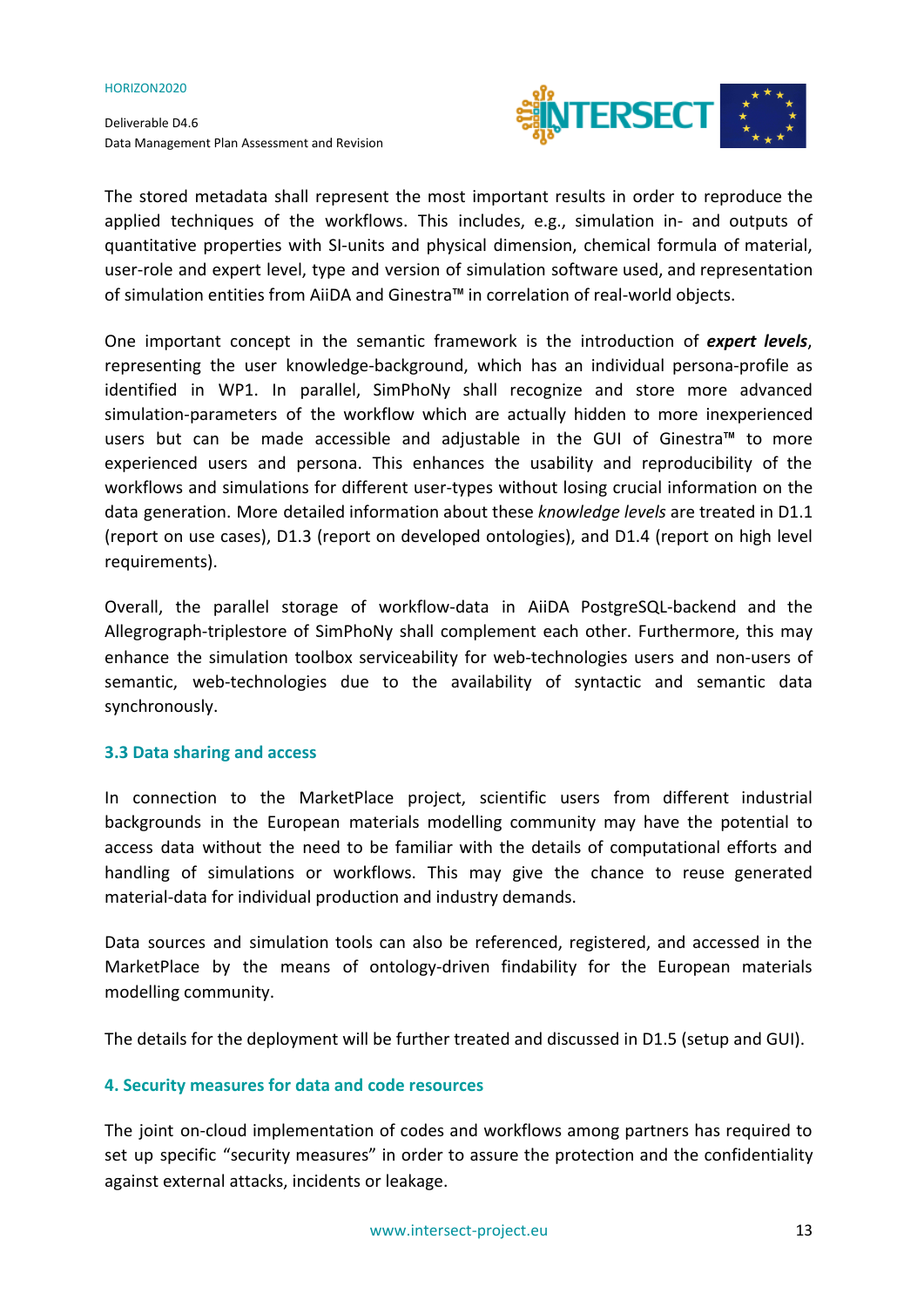Deliverable D4.6 Data Management Plan Assessment and Revision



We have set up a cloud server that can be accessed by developer-teams of the consortium (e.g. AMAT, EPFL, Fraunhofer, CNR, and ICN2). This allows for a shared software development on the same platform, and a quick integration between the different IM2D box components. However, having such a server could also be a risk. The two main security measures we adopted are: (i) authentication in the server via ssh-keys, a solution safer than simple password access; (ii) IP address restrictions, so that only authorized people can access the server. Security and restrictions are particularly relevant when web components, e.g. AiiDA-POST, are used to control/submit calculations on external servers/supercomputers.

Security is a fundamental issue not only for not-disclosing of sensitive data but also for the intellectual property protection of proprietary codes, such as Ginestra™. Indeed, the adopted solution allows AMAT (Ginestra™ owner) to keep the original source code and the related components within their firewalls. The AiiDA-Ginestra applet (see D2.2 and D2.4) can, in fact, connect to the remote server and communicate with AiiDa (and thus with all the other components of IM2D) via a HTTP protocol.

## <span id="page-13-0"></span>**Conclusion**

This document updates and completes the FDMP. In particular, it focuses on the integration of IM2D to external materials databases, through the OPTIMADE REST API gateway; on the integration of the semantic interoperability through SimPhoNy as an extension to the already available syntactic layer; and on a few measurements for the security of data and code sources.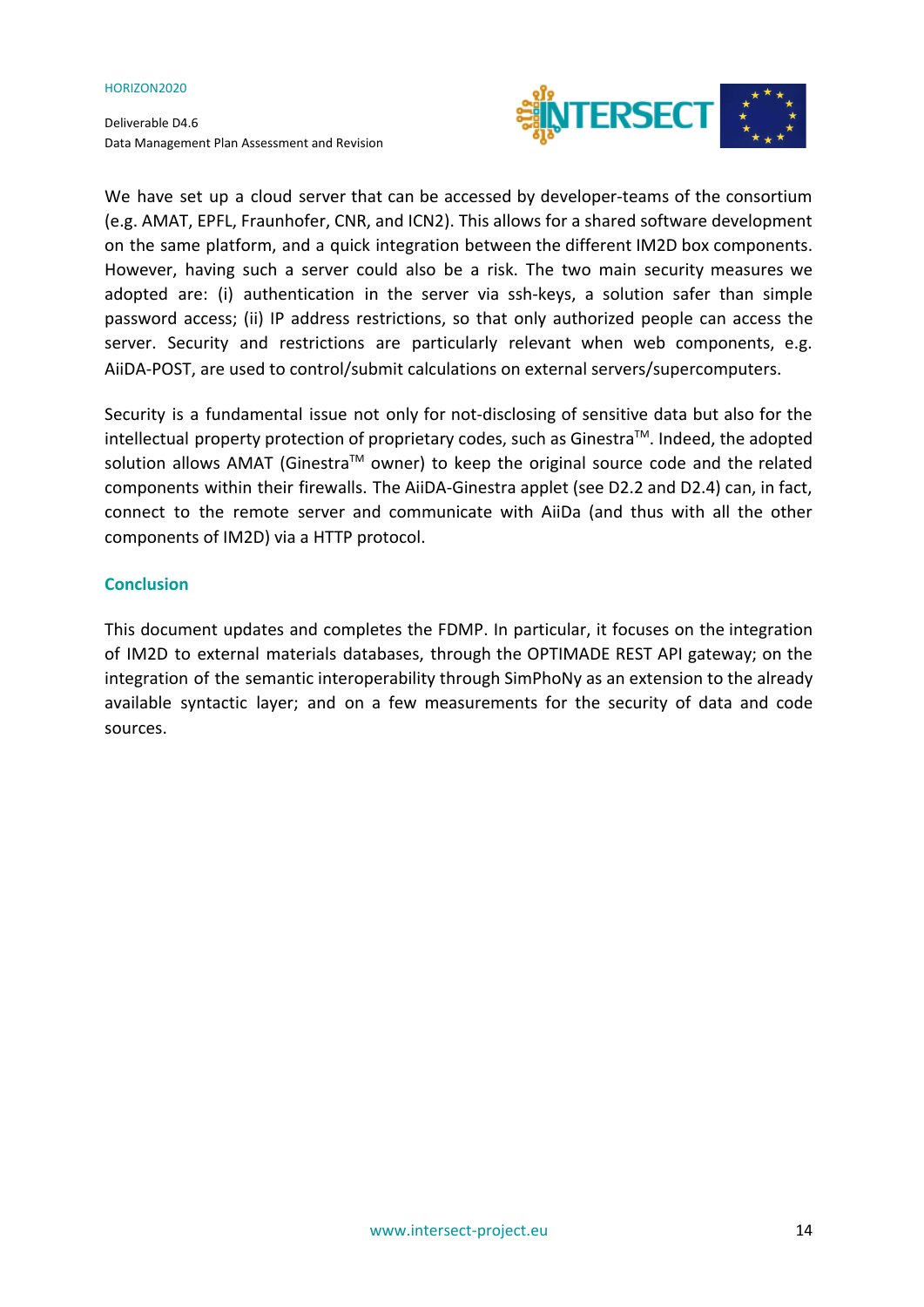Deliverable D4.6 Data Management Plan Assessment and Revision



# <span id="page-14-0"></span>**References**

[1] INTERSECT project [www.intersect-project.eu](http://www.intersect-project.eu/)

[2] Giannozzi P., et al. Quantum ESPRESSO: a modular and open-source software project for quantum simulations of materials. J. Phys. Cond. Matt. 21, 395502 (2009). Quantum ESPRESSO URL: [www.quantum-espresso.org](http://www.quantum-espresso.org/)

[3] Soler J. M., et al. The SIESTA method for ab initio order-N materials simulation. J. Phys. Cond.Matt. 14, 2745 (2002). SIESTATM URL<http://departments.icmab.es/leem/siesta>

[4] Larcher L., et al. A simulation framework for modeling charge transport and degradation in high-k stacks, J. Comput. Electron.12, 658–665 (2013). Ginestra™ URL: [www.mdlsoft.com](http://www.mdlsoft.com/)

[5] Pizzi G., et al. AiiDA: automated interactive infrastructure and database for computational science. Comp. Mat. Sci. 111, 218 – 230 (2016). AiiDA URL: [http://www.aiida.net](http://www.aiida.net/)

[6] Adler J., et al. [Visualization](https://www.sciencedirect.com/science/article/pii/S0010465518301589) in the integrated SimPhoNy multiscale simulation framework, [Comp. Phys. Comm. 231, 45-61 \(2018\). SimPhoNy URL:](https://www.sciencedirect.com/science/article/pii/S0010465518301589) [www.simphony-project.eu](http://www.simphony-project.eu/)

[7] Andersen et al., The OPTIMADE Specification, DOI: 10.5281/zenodo.5195050

[8] MaterialsCloud [https://www.materialscloud.org](https://www.materialscloud.org/)

[8] The MarketPlace project [https://www.the-marketplace-project.eu](https://www.the-marketplace-project.eu/)

[9] The official Allegrograph server as Docker container image <https://franz.com/agraph/support/documentation/current/docker.html>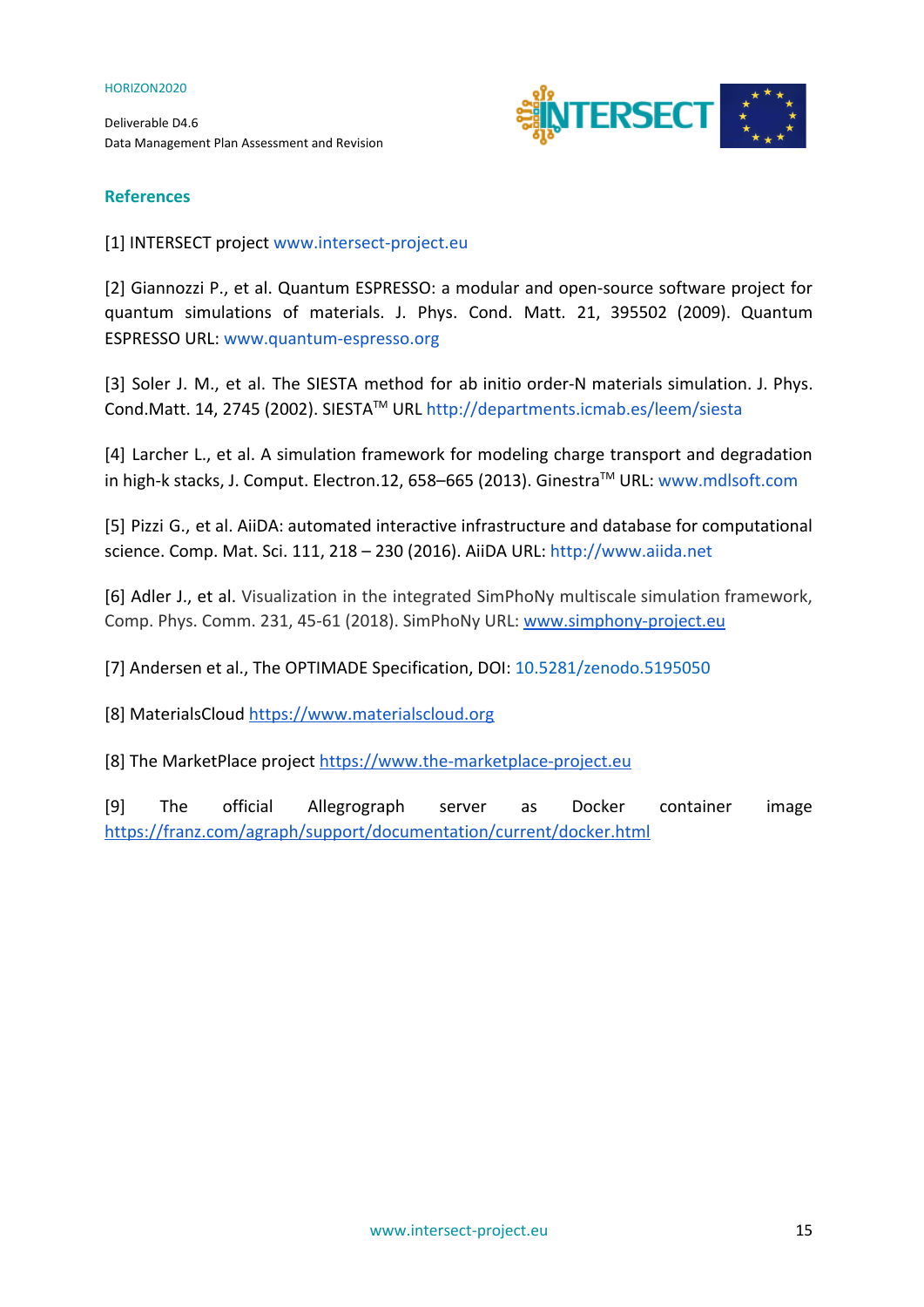Deliverable D4.6 Data Management Plan Assessment and Revision



## <span id="page-15-0"></span>**ACRONYMS**

- API Application Programming Interface
- BDSS Business Decision Support System
- CIF Crystallographic Information File
- COD Crystallography Open Database
- CUDS Common Universal Unified Data Structures
- DAG Directed Acyclic Graph
- DFT Density Functional Theory
- EMMC European Materials Modelling Council
- EMMO European Materials Modelling Ontology
- FDMP First Data Management Plan
- FORCE Formulations And Computational Engineering
- EMMO European Materials Modelling Ontology
- GUI Graphical User Interface
- iHub Interoperability Hub
- IM2D Interoperable Materials-To-Device
- JSON JavaScript Object Notation.
- OTE Open Translation Environment
- OWL Ontology Web Language
- REST Representational State Transfer
- RDF Resource Description Framework
- QE Quantum Espresso
- SPARQL SPARQL Protocol And RDF Query Language
- TCOD Theoretical Crystallography Open Database